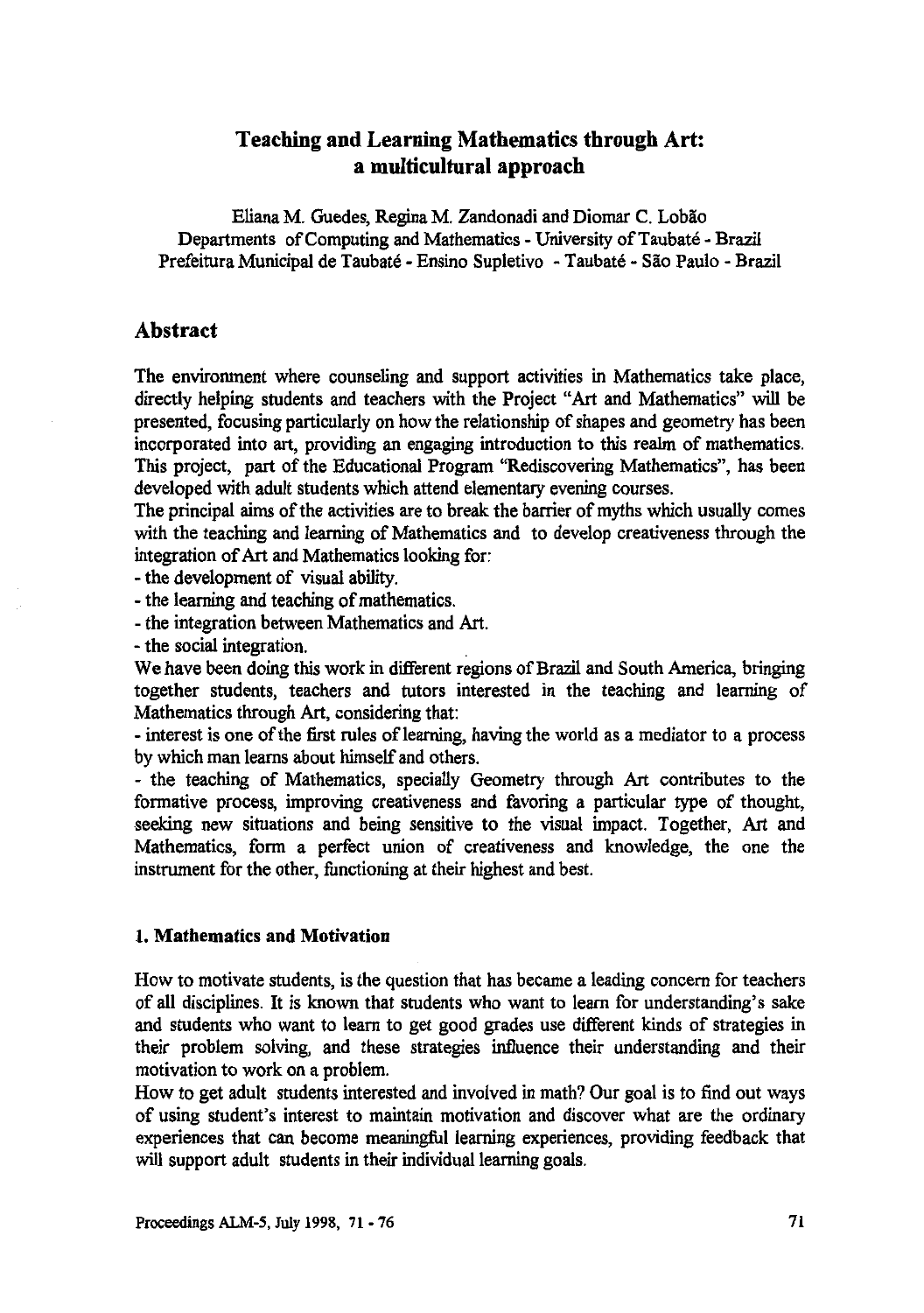#### **2. Why Mathematics and Art ?**

**The term "learning environment" for teaching and learning Mathematics has been used by educators these last decades, attempting to engage students, both intellectually and physically, to make them become active learners, challenged to apply their prior knowledge and experience in new and increasingly more difficult situations. New approaches have been investigated to give them opportunities to engage themselves in the process of learning, rather than just receiving information. These approaches should provide a learning environment for students that build confidence in the learning and doing of Mathematics, specially adult students who attend evening classes.**

**We will focus on a particular but representative attempt to improve learning and teaching of Mathematics through Art, which we found out to be a strong and meaningful strategy, A brief study of the development of different cultures which are the basis of Brazilian society were studied and used to motivate students and to allow them to make relations. In this way, it was shown to them how the roots of each culture run** *deep in* **art and history, both requiring inspiration, contemplation and creativity being, Mathematics and Art two of the oldest disciplines** *known* **by man.**

**Considering all the topics above we could increase students interest, success and perseverance and how to input them into discussions on Mathematics content, outcome, and assessment. Another important point was how this knowledge could promote student inquiry, guided discovery, and conjecturing in their instruction through a learning process that models the use of manipulatives, computer technology, student writing, cooperative learning, and differentiated instruction, encouraging sustainable collaborations between students from different cultures and social classes.**

**After introducing the students into the mentioned cultural and historical topics, we found out what they did considered to be Art and how they faced the idea of joining Mathematics and Art. They have been working with Japanese and Chinese Patterns We are presenting some examples of the Geometry of Origami, chosen by the majority of** students, who worked together integrating Mathematics and Art through **multicultural approach.**

**This work has been developed with adult students from Prefeitura Municipal de Taubate - Ensino Supletivo Santa Luzia - Brazil**

#### **3. The visual representation of mathematical ideas.**



*Figure 1. Creases of Origami: a study made by students from basic education.*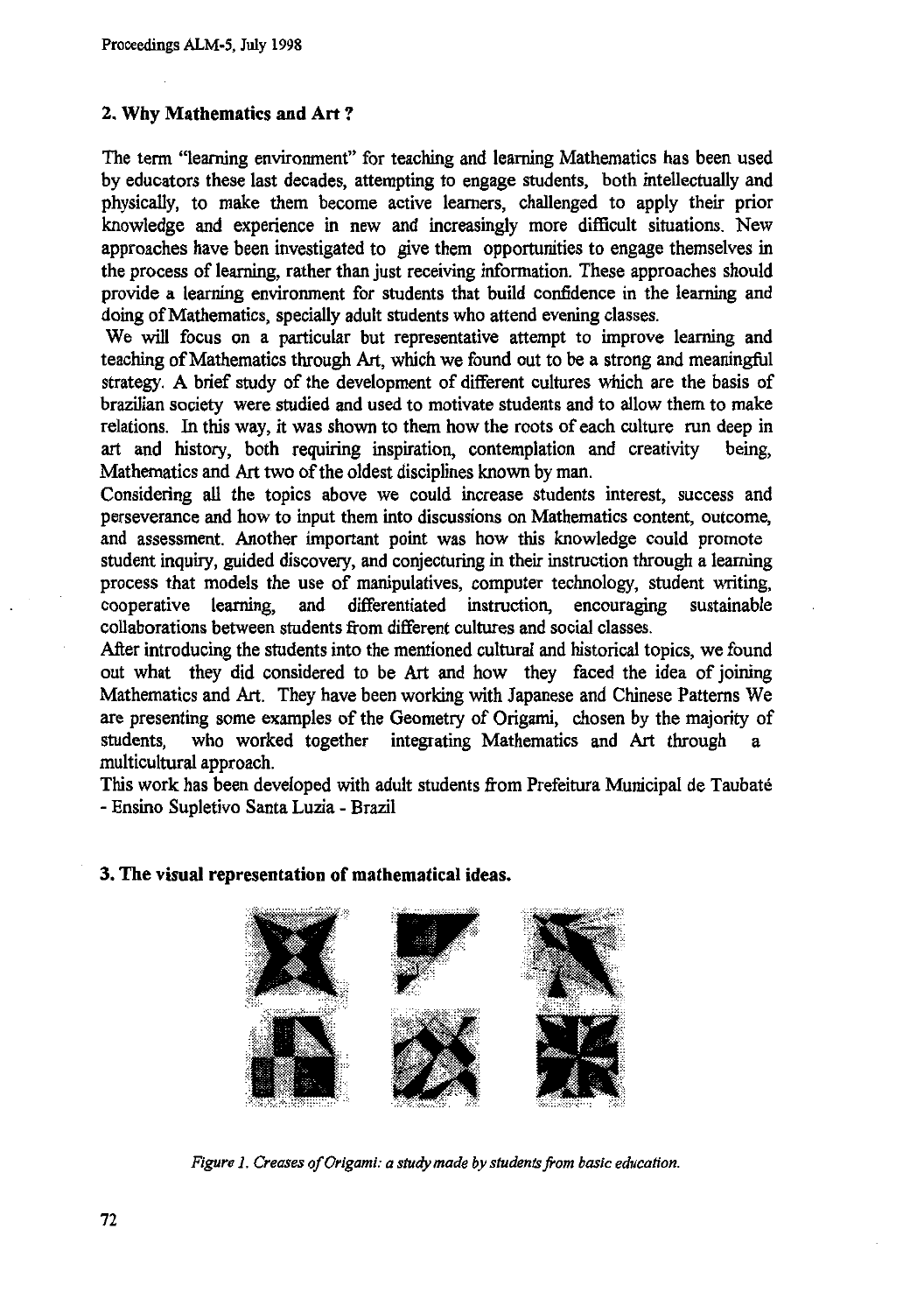**Implementing origami and Indian design can mean rich, hands-on geometry experience for the students, giving them the opportunity to observe cultures that were already in our country before it was discovered and colonised and others cultures that are still conquering their places in our society. Both, have their roots folding papers or leaves, always making geometric models, trying to express their feelings through Art. Constructing geometric models, using the vocabulary of Geometry in context and discussing concepts as students fold figures together, certainly makes them feel special interest, being that a starting point for mathematical investigations and problem solving activities. There are innumerable mathematical skills and concepts inherent in folding, including among all:**

- **• spacial visualisation;**
- **• isometry;**
- **• three-dimensional geometry,**
- **• congruence and similarity.**

### **4. The geometric language of different cultures.**

**We are going to present the results of some activities related to Symmetry and Asymmetry, which brought together, Art and Mathematics, forming a perfect union of creativeness and knowledge, the one the instrument for the other, functioning at their highest and best. The structures presented show beauty and rich design that bring qualities of order and symmetry, improving directly the:**

- **• development of the visual ability.**
- **• learning and teaching of Mathematics.**
- **• integration between Mathematics and Art.**
- **• social integration, specially in third world countries.**
- **• cooperative learning.**
- **• cognitive development.**
- **• multicultural awareness.**

**The creases of the crane-folding was our first work. The geometric models presented united the group in a thematic activity, exemplifying the power of collaboration and the very satisfying achievement of a group objective. A study of the creases impressed on the square sheet of paper, after the crane had been created revealed a wealth of geometric objects and properties, illustrating the mathematical ideas of similarities, lines and points of symmetry, congruences, ratio and proportions of shapes, and iterations resembling the formation of geometric fractals. This study involves moving between dimensions, the creases representing the object's 2-dimensional projection onto a flat plane, the isometric properties applied to a minimum pattern and the construction of 3-dimensional models that can help student to make relations and solve problems at their work.**

**The 2-dimensional models are part of a project to develop flagstones designed for paved floors and the 3-dimensional models have been used to suggest new ideas for architectural projects, both developing creativeness and visual ability.**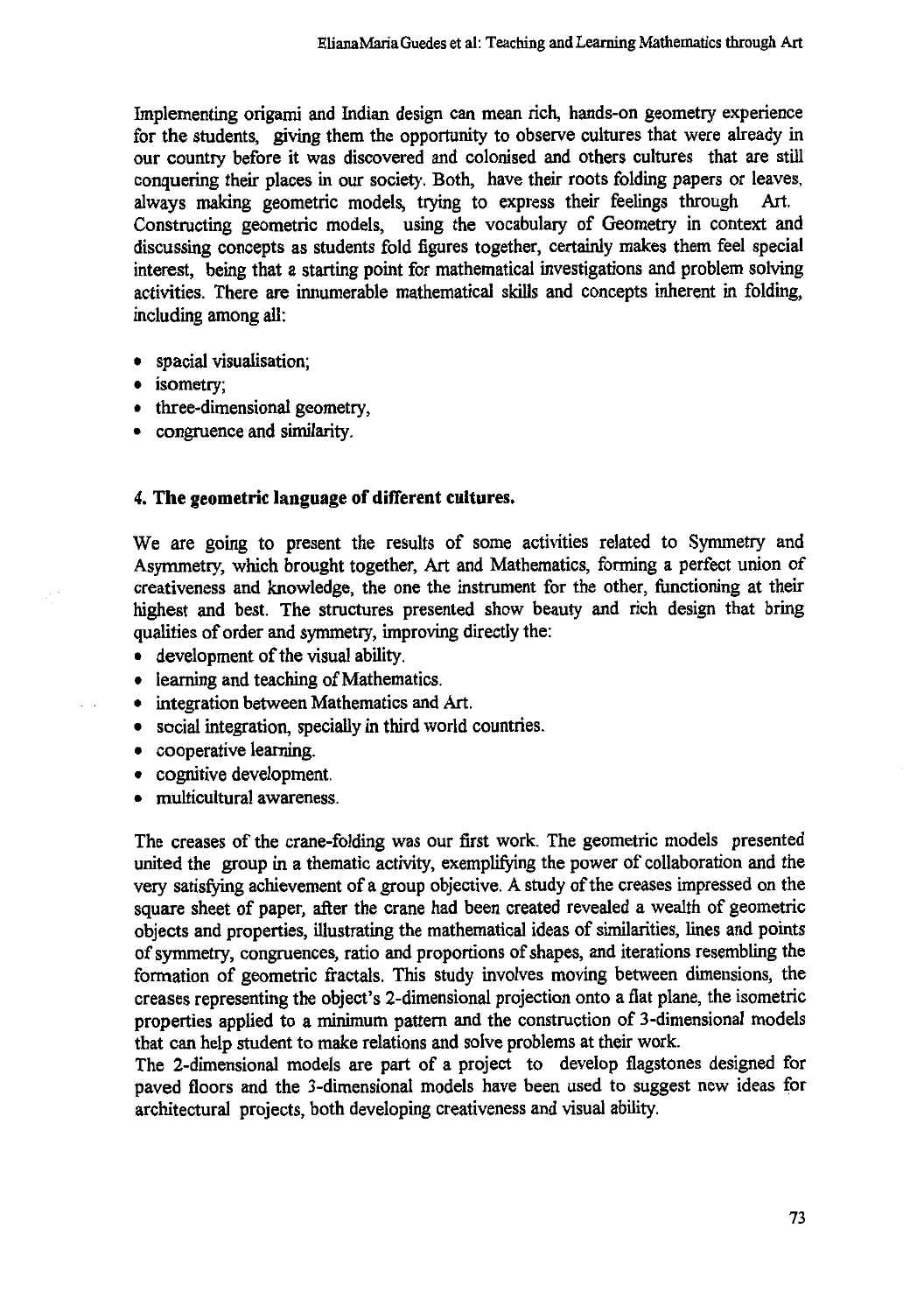$\ddot{\phantom{0}}$ 





Figure 2. The study of reflections, rotations, translations and glide reflections done by students from the<br>Program "Rediscovering Mathematics" and Ensino Supletivo.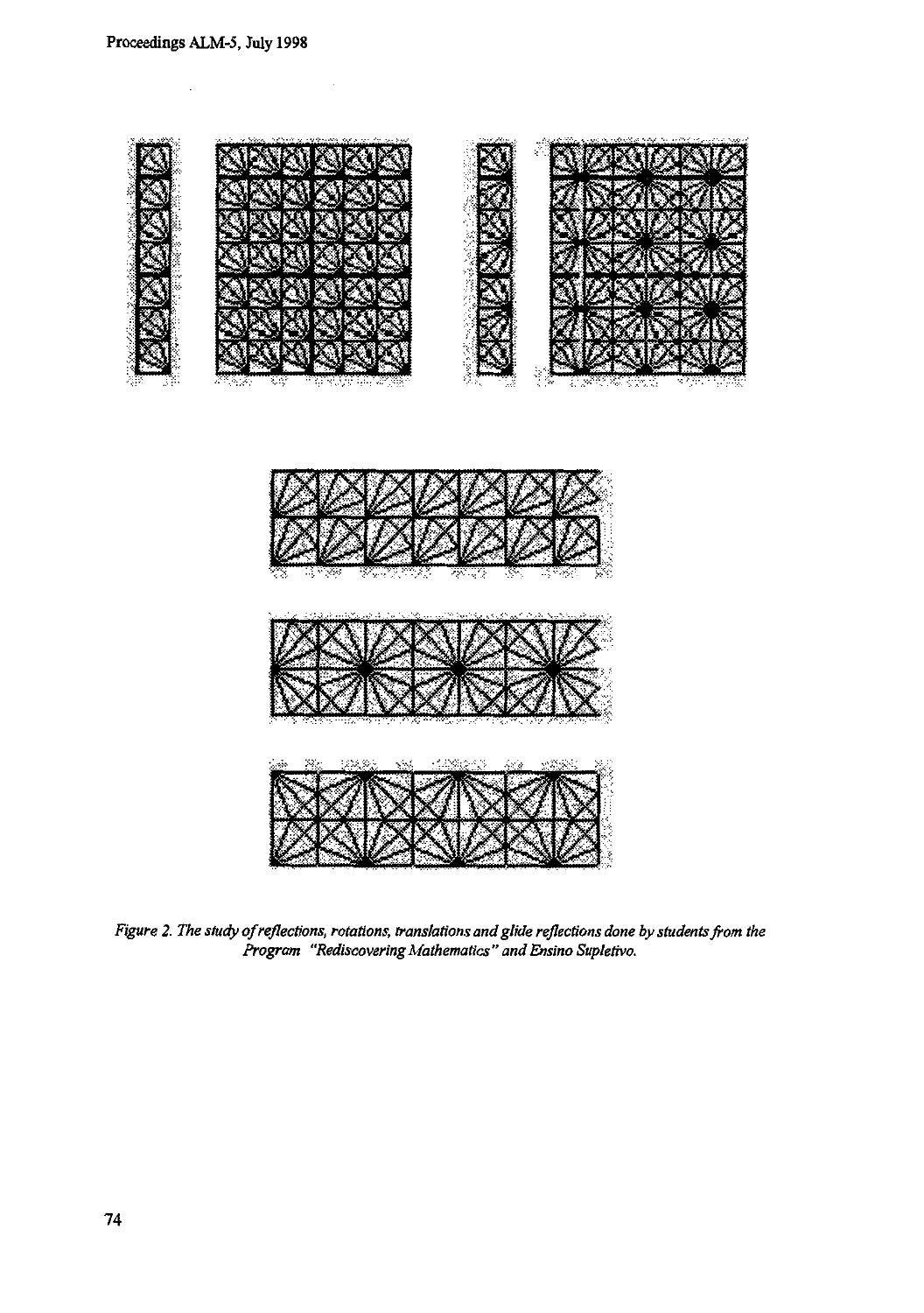

*Figure 3. Geometrical Study: Flagstones and Tapestry Projects*

**All these examples were made and studied by adult students from the project Art and Mathematics and from Ensino Supletivo in which they learned the meaning of the words grid, tile, tessellation, mosaic and regular tessellations, the naming conventions, the geometric representations and the formulas to solve mathematics problems in everyday life.**



*Figure 4. Structural and Geometrical Study*

**The transformation that relates two congruent figures, the isometry was worked on, as well the direct isometry, translation or rotation, and the opposite isometric, reflection or glide reflection. Geometric models were obtained by applying translations, rotations, reflections or glide reflections in various combinations. By geometric model we mean a collection of geometric primitives that accurately represent the shapes designed on the surface. These geometric descriptions are used to enhance the visualization of the object and to provide for quantitative and qualitative analysis.**

## **5. Discussion**

**All Mathematics should be studied in context that give ideas and concept meaning. Nonstandard instruments, everyday objects and** *situations,* **social life stories and the culture background of students should be used before others, considering the knowledge the student already has, helping to connect abstract geometric and algebraic concepts to the real world.**

**Everybody learns Mathematics by doing Mathematics, modeling, investigating, discovering, constructing and demonstrating mathematical theories, concepts, and**